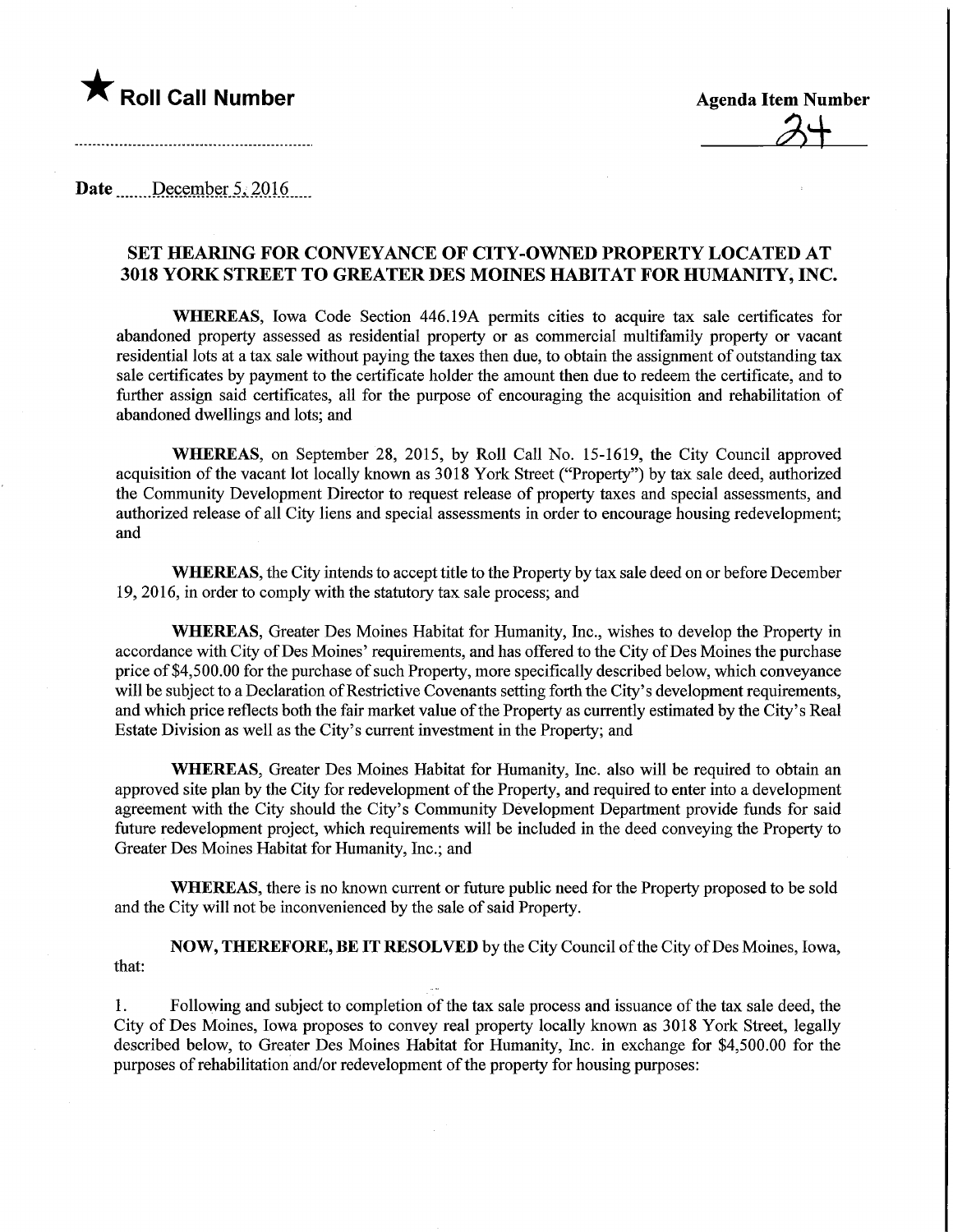



Date December 5, 2016

Lot 9, Block 8, Kryshers 2<sup>nd</sup> Addition Plat 1, an Official Plat, all now included in and forming a part of the City of Des Moines, Polk County, Iowa.

2. A public hearing shall be held on December 19, 2016 at 5:00 p.m. in the Richard A. Clark Municipal Service Center (MSC), located at 1551 E. Martin Luther King, Jr. Parkway, Des Moines, Iowa. At that time the City Council will consider the above described proposal and any other(s) submitted prior to or during the public hearing.

3. The City Clerk is authorized and directed to publish notice of the proposal and hearing in the form hereto attached, all in accordance with Section 362.3 of the Iowa Code.

(Council Communication No. **/ le·le/S/**)

MOVED BY TO ADOPT.

APPROVED AS TO FORM:

Frank Glenna K. Frank

Assistant City Attorney

 $\rho$ sh

| <b>COUNCIL ACTION</b> | <b>YEAS</b> | <b>NAYS</b> | <b>PASS</b> | <b>ABSENT</b>                                                 | <b>CERTIFICATE</b>                                                          |  |  |  |
|-----------------------|-------------|-------------|-------------|---------------------------------------------------------------|-----------------------------------------------------------------------------|--|--|--|
| <b>COWNIE</b>         |             |             |             |                                                               |                                                                             |  |  |  |
| <b>COLEMAN</b>        |             |             |             |                                                               | I, DIANE RAUH, City Clerk of s                                              |  |  |  |
| <b>GATTO</b>          |             |             |             |                                                               | certify that at a meeting of the City<br>City of Des Moines, held on the ab |  |  |  |
| <b>GREY</b>           |             |             |             |                                                               | other proceedings the above was a                                           |  |  |  |
| <b>HENSLEY</b>        |             |             |             |                                                               |                                                                             |  |  |  |
| <b>MOORE</b>          |             |             |             | IN WITNESS WHEREOF, I have<br>hand and affixed my seal the da |                                                                             |  |  |  |
| <b>WESTERGAARD</b>    |             |             |             |                                                               | above written.                                                              |  |  |  |
| <b>TOTAL</b>          |             |             |             |                                                               |                                                                             |  |  |  |
| <b>MOTION CARRIED</b> |             |             |             | <b>APPROVED</b>                                               |                                                                             |  |  |  |

aid City hereby y Council of said oove date, among dopted.

hereunto set my y and year first

Mayor

City Clerk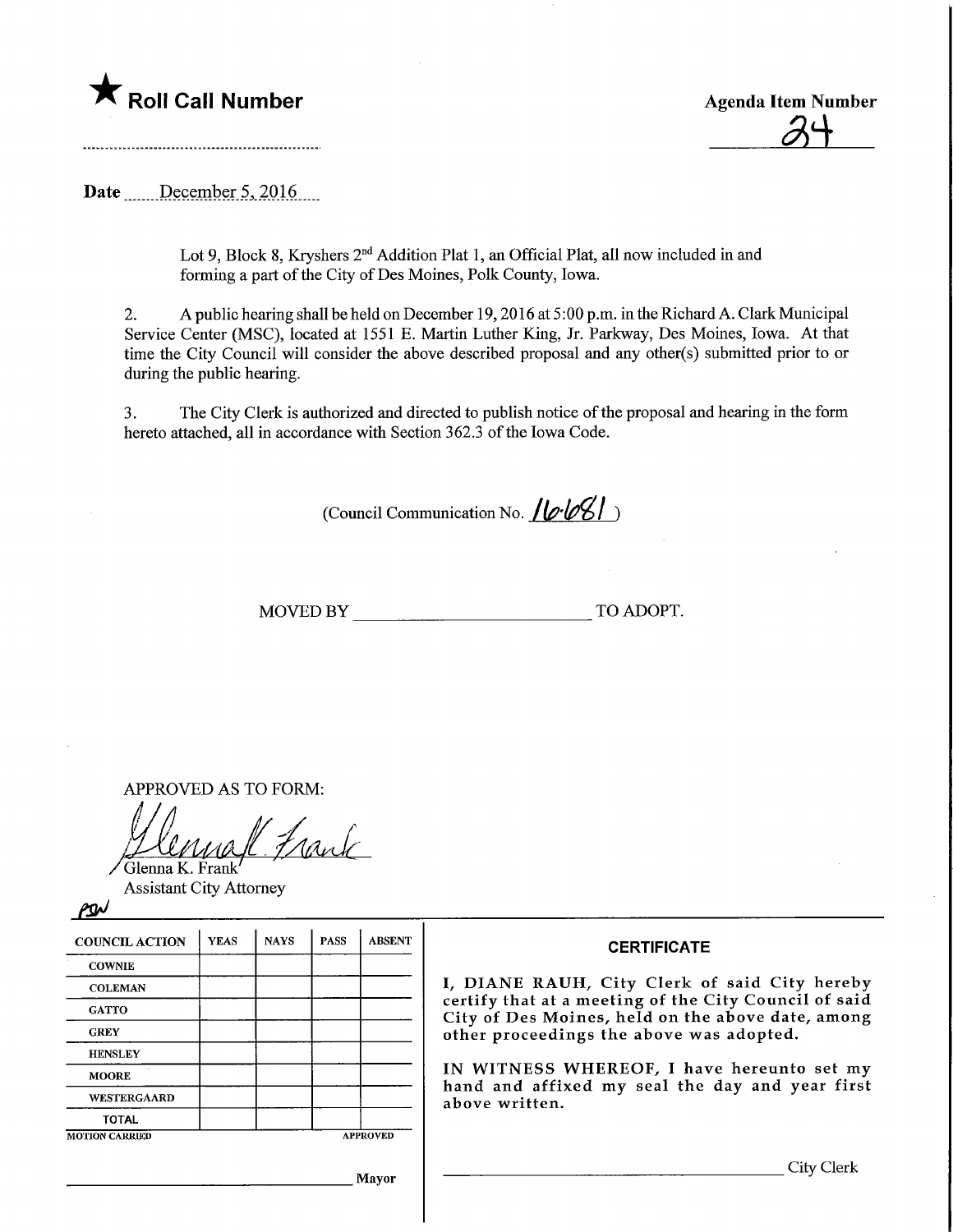